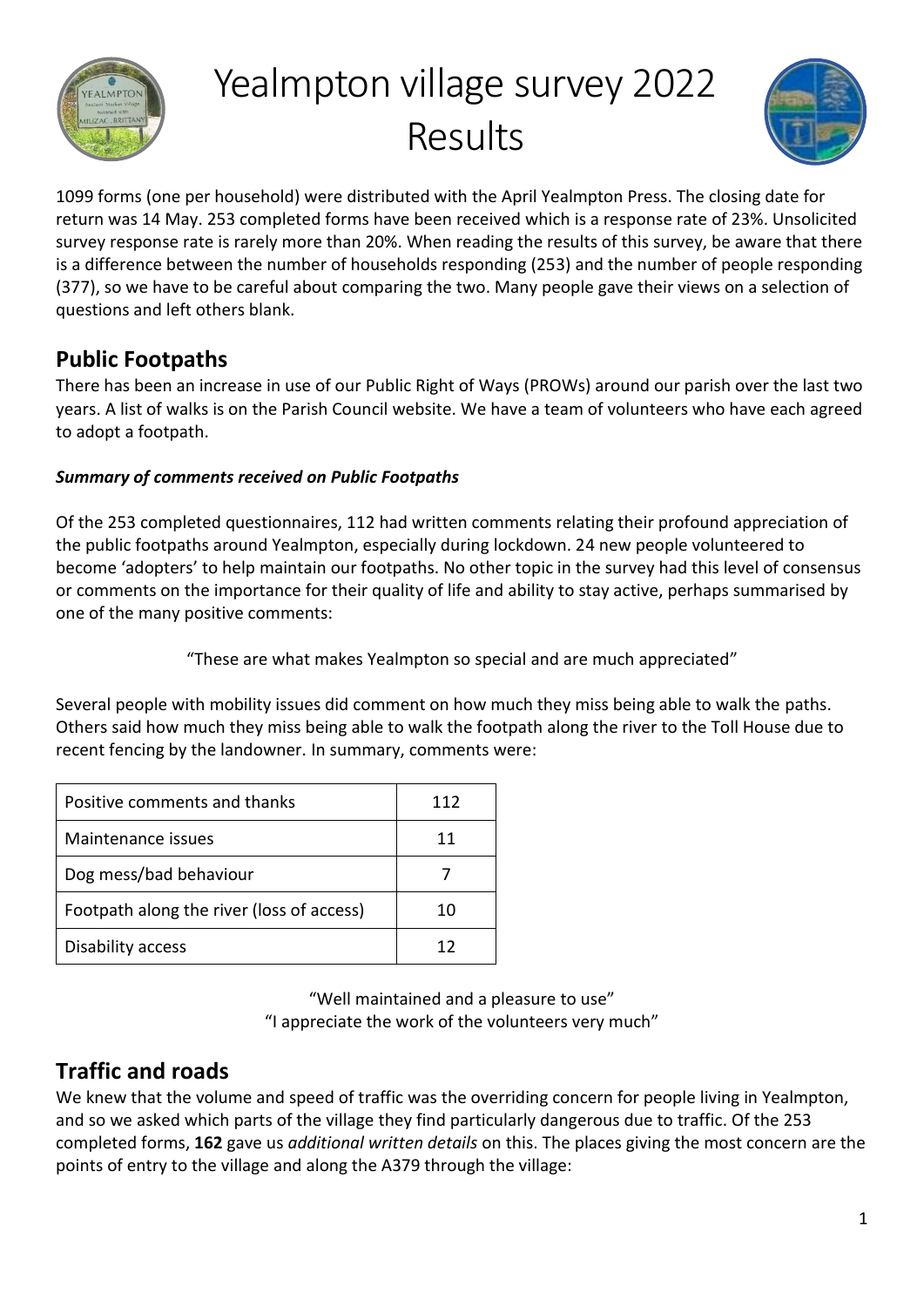| Danger due to speeding traffic                                                                                        |                |  |  |  |
|-----------------------------------------------------------------------------------------------------------------------|----------------|--|--|--|
| <b>Traffic entering from Newton Ferrers</b>                                                                           | 24             |  |  |  |
| Ford Road, especially at 'the narrows' and junction with Ploughman Way<br>Priority at the narrows suggested           | 43             |  |  |  |
| Junction of New Road and Ford Road by the Borough dangerous for both pedestrians and vehicles                         | 16             |  |  |  |
| Torr Hill and Torr Bridge                                                                                             | 16             |  |  |  |
| Along the A379 in general                                                                                             | 28             |  |  |  |
| A379 Stray Park junction                                                                                              | 12             |  |  |  |
| A379 Yealmbury Hill junction                                                                                          | 15             |  |  |  |
| A379 Yealm Park junction                                                                                              | 5              |  |  |  |
| A379 Bowden Hill junction                                                                                             | 4              |  |  |  |
| A379 GP car park junction                                                                                             | $\overline{2}$ |  |  |  |
| A379 Between Farm shop and Stray Park                                                                                 | 16             |  |  |  |
| A379 Underhay, Speculation to Yealmbury Hill                                                                          | 39             |  |  |  |
| Yealmbury Hill to garage, especially junction Elm Tree Park                                                           | 18             |  |  |  |
| A379 Speed from east end of village to Yeo and Yealmbridge - plus request to measure this and<br>reducing speed limit | 7              |  |  |  |
| Yealmbury Hill dangerous                                                                                              | 8              |  |  |  |
| Bowden Hill dangerous                                                                                                 | 4              |  |  |  |
| A379 Stray Park by school dangerous                                                                                   | 4              |  |  |  |
| Total comments with detail on danger due to speeding traffic (all above)                                              | 261            |  |  |  |
| Parking considered a danger                                                                                           |                |  |  |  |
| On A379 in the village                                                                                                | 26             |  |  |  |
| On New Road                                                                                                           | 33             |  |  |  |
| On Torr Hill                                                                                                          | 3              |  |  |  |
| Within Kitley Place estate                                                                                            | 4              |  |  |  |
| Three people suggested that we need more parking within the village.                                                  |                |  |  |  |

| Elsewhere in the parish, roads considered dangerous include |                            |  |  |
|-------------------------------------------------------------|----------------------------|--|--|
| Crossing road at Two Crosses                                |                            |  |  |
| Puslinch Bridge                                             |                            |  |  |
| Road to Smithaleigh                                         |                            |  |  |
| Worston                                                     | 1 (much increased traffic) |  |  |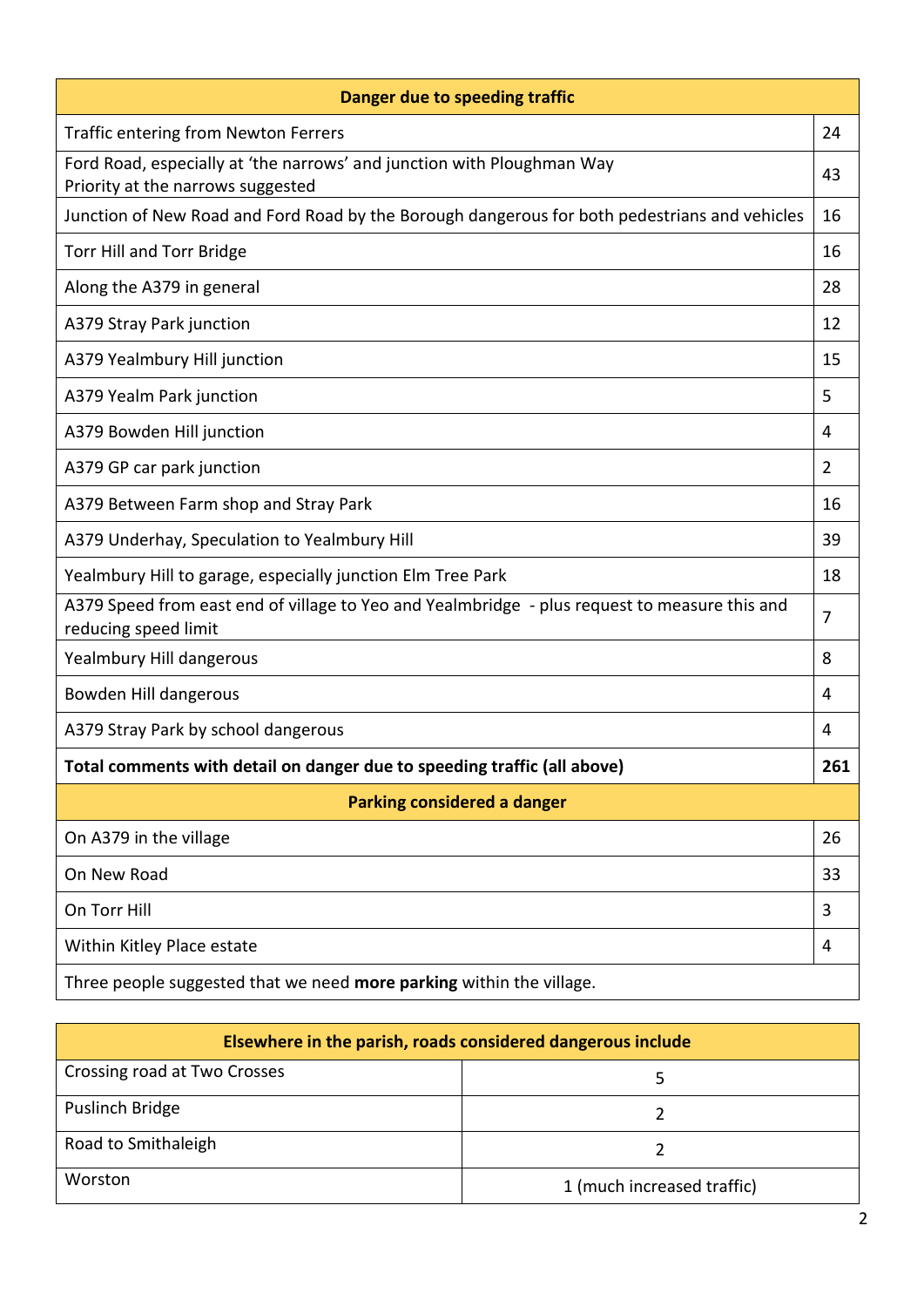"The increased number of large heavy lorries that thunder through the village and nearby roads.'

We already have a system for monitoring excessive speeds (Speedwatch) and nine more people have volunteered to train for this. However, additional measures to reduce speed appear to be necessary.

#### *20mph speed limit*

Yealmpton has applied to Devon County Council to be included in their trial for 20mph speed limits within smaller communities. We did receive comments suggesting that we need better information on how effective a 20mph limit would be before making a decision. We asked everyone for their views on the following,

|                                                                          | % of 377 responding |          |        |                      |  |
|--------------------------------------------------------------------------|---------------------|----------|--------|----------------------|--|
| If a 20mph limit were to be introduced:                                  | Agree               | disagree | unsure | <b>Not</b><br>stated |  |
| drivers would not observe 20mph limit<br>$\blacksquare$                  | 47                  | 24       | 24     | 5                    |  |
| it would reduce risk of traffic accidents                                | 74                  | 10       | 13     | 3                    |  |
| more people walking or cycling would<br>mean fewer vehicles on the roads | 48                  | 22       | 24     | 6                    |  |

|                                                                                                                               | % of 377 responding |    |                      |  |
|-------------------------------------------------------------------------------------------------------------------------------|---------------------|----|----------------------|--|
| Views on the introduction of a 20mph limit                                                                                    | Yes                 | No | <b>Not</b><br>stated |  |
| would a 20mph speed limit make the village a more<br>$\overline{\phantom{a}}$<br>pleasant place to live and reduce pollution? | 80                  | 16 | 4                    |  |
| would you support a 20mph speed limit in the area in<br>which you live?                                                       | 79                  | 14 |                      |  |

26 people added written comments regarding a 20mph speed limit. Eight suggested that a 20mph limit would help, but **enforcement** of existing 30mph speed limit would be welcomed. A few people suggested a 20mph limit

- for the whole village
- only on the main A379
- only on side roads
- only on Ford Road
- in Stray Park at school drop off/pick up times
- not at all.

#### *Road repair*

Significant concern was expressed about potholes and the poor state of roads surfaces on the A379 and in Yealm Park. Several people commented that road signs need to be cleaned.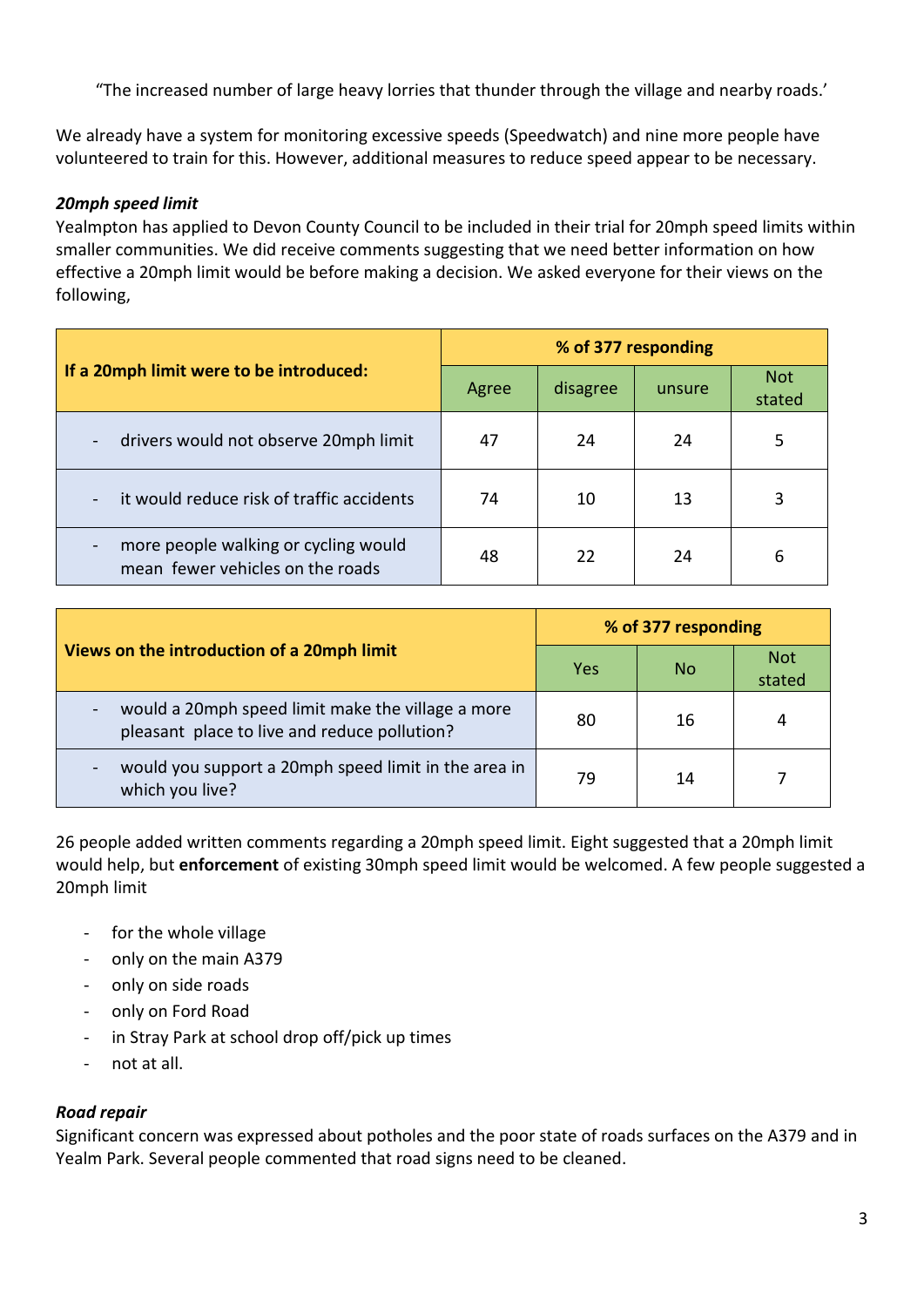# **Active travel**

It is government and county policy to encourage active travel (walking or cycling) for everyone including those with a disability and young people age 12 and over, for everyday journeys.

### *Walking*

61 people responding to the survey said that they had **limited mobility**. If the responders are representative of the whole population of Yealmpton, that would suggest that there may be 270 people with limited mobility in the parish. Several people with mobility issues commented on how much they miss being able to walk our Public Footpaths.

| We asked whether people                                                            | % of 377 people responding |           |    |            |  |  |  |  |
|------------------------------------------------------------------------------------|----------------------------|-----------|----|------------|--|--|--|--|
| were concerned about:                                                              | <b>Yes</b>                 | <b>No</b> |    | Not stated |  |  |  |  |
| Vehicles parking on pavements                                                      | 58                         | 29        | 6  |            |  |  |  |  |
| Safety of pedestrians crossing<br>roads                                            | 69                         | 24        | 2  | 5          |  |  |  |  |
| Safety walking to the shops,<br>school                                             | 59                         | 31        | 3  |            |  |  |  |  |
| And whether a 20mph speed<br>limit would be safer for<br>pedestrians and cyclists: | 81                         | 9         | 7  | 3          |  |  |  |  |
| plus whether a 20mph limit<br>would encourage walking                              | 41                         | 32        | 22 | 5          |  |  |  |  |

In order to identify **where** the main problems are for pedestrians, we asked whether there are pavements in the village that are too narrow.

| Places where pavements are considered difficult or dangerous | <b>Number of comments</b> |
|--------------------------------------------------------------|---------------------------|
| A379 garage to Yeo Park/Yealmbridge/Dunstone                 | 34                        |
| A379 Underhay, Speculation, Fore St north side               | 22                        |
| A379 opposite shops and med centre (north side)              | 20                        |
| A379 Bens Farm shop to Silverbridge Way entrance             | 14                        |
| <b>B3186 Ford Road narrows</b>                               | 13                        |

| In addition people told us about places where it is particularly<br>dangerous to cross our roads: | <b>Number of comments</b> |
|---------------------------------------------------------------------------------------------------|---------------------------|
| The junction of New Road, Torr Hill and Ford Road near The Borough                                |                           |
| From Elm Tree Park to garage across A379                                                          | 12                        |
| From garage to New Road (no paving)                                                               | 11                        |
| At Two Crosses                                                                                    |                           |

"I have seen traffic go on the pavement while pedestrians are walking on it to avoid traffic coming from the Modbury direction. It was so dangerous." "Parts are not wide enough for a pram!"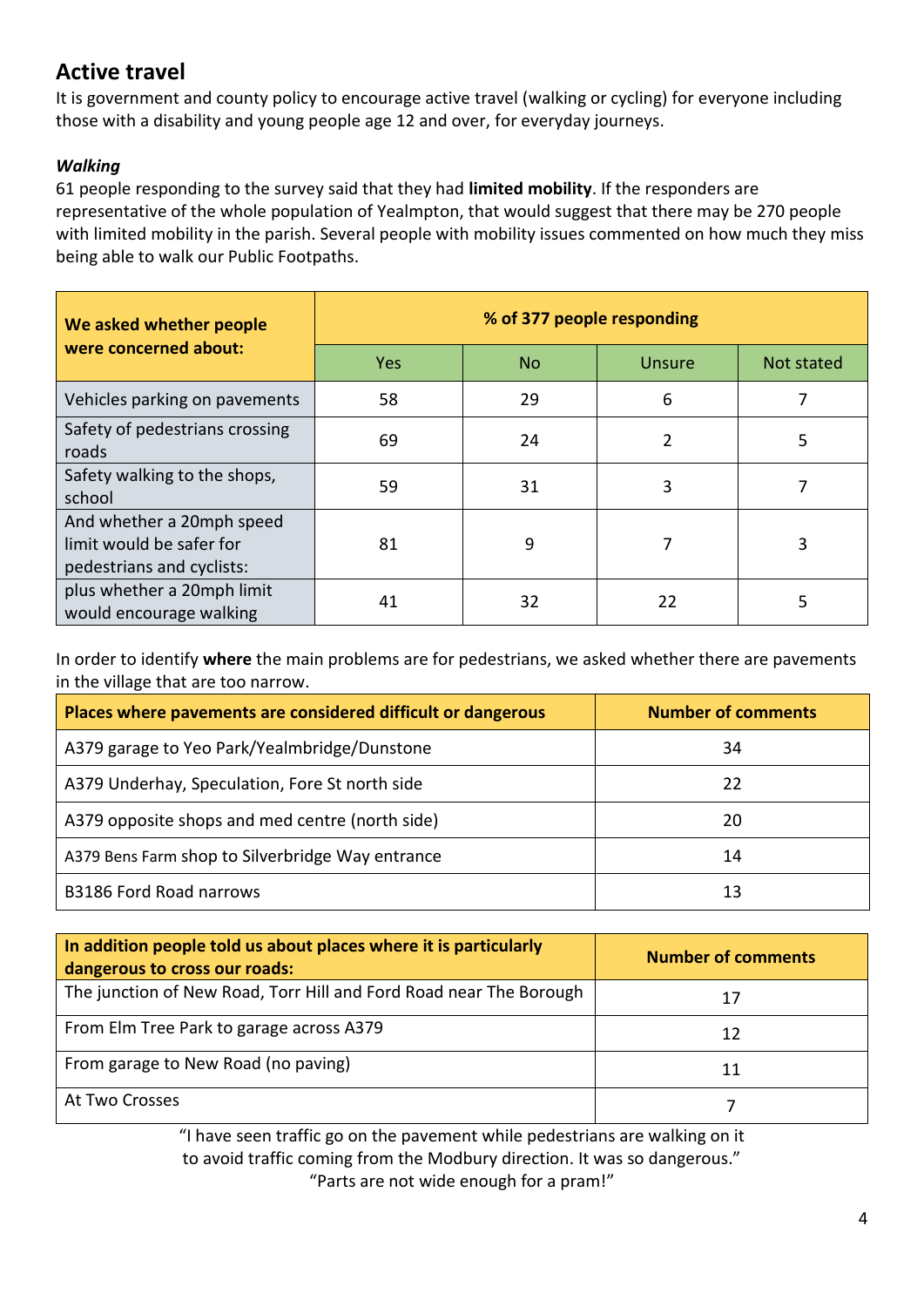A new danger identified is the increasing number of electric scooters ridden by young people on our pavements.



It seems likely that the pavements on the A379 were adequate when built, but are now so narrow as to be dangerous for pedestrians with the volume of traffic and size of commercial vehicles using our roads.

#### *Cycling*

186 cyclists were recorded on the survey forms. If those responding to the survey are representative of all households, there may be more than **800 cyclists** in the parish.

We asked whether people were concerned about the **safety** of cyclists using roads.

65% of people responding (377 people) said yes, they are.

24% said no, they are not

4% were unsure and 7% did not have a view on this.

We asked whether a **20mph** speed limit would be safer for pedestrians and cyclists

81% of people responding (377 people) said yes, it would

9% said no, it would not

7% were unsure and 3% did not have a view on this.

| We asked "what actions would<br>you support to reduce CO <sub>2</sub>       | % of 377 people responding |                |        |            |  |
|-----------------------------------------------------------------------------|----------------------------|----------------|--------|------------|--|
| emissions and encourage more<br>exercise?"                                  | <b>Yes</b>                 | N <sub>o</sub> | Unsure | Not stated |  |
| an improvement to public<br>transport                                       | 88                         | 8              |        | 4          |  |
| traffic free path for active<br>travellers linking Yealmpton to<br>Plymouth | 68                         | 12             | 15     | 5          |  |
| subsidies to landowners who<br>permit traffic free<br>routes on their land  | 55                         | 16             | 16     | 13         |  |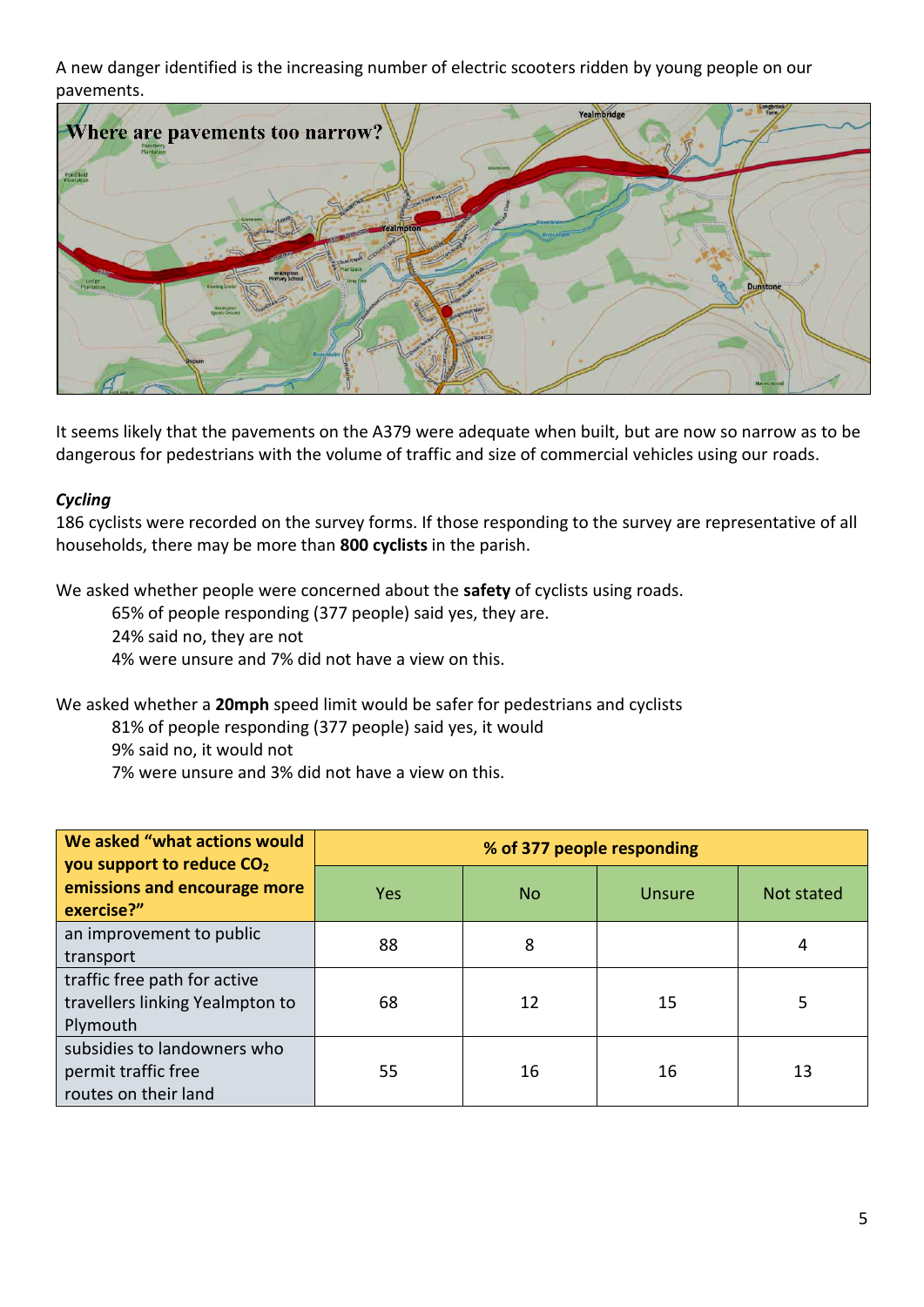| Comments on other means of encouraging more exercise:                                                               |    |  |  |  |
|---------------------------------------------------------------------------------------------------------------------|----|--|--|--|
| We need safe cycle and walking routes Yealmpton to Brixton, Plymouth,<br>Lee Mill and Ivybridge and Newton and Noss | 12 |  |  |  |
| Cycling is too dangerous on roads                                                                                   | 12 |  |  |  |
| Support for estuary route opening for cyclists                                                                      | q  |  |  |  |
| Make access to Silverbridge way safer for walkers                                                                   |    |  |  |  |
| Road surfaces too bad for cycling                                                                                   |    |  |  |  |

"The biggest difference for us would be a cycle path into Plymouth or/and better public transport. I cant get home after work if I use the bus"

"Last bus is 6.20 which is not adequate"

"Better cycle route from Yealmpton to Plymouth is crucial. Current route between Yealmpton and Elburton is a joke"

"Silverbridge Way is impassable to most road bikes. An alternative must be found (paving this properly and regular maintenance would help, but this is still not enough)"

> "There is an increased number of large heavy lorries that thunder through the village and nearby roads"

"A379 too many inconsiderate cyclists causing danger and holdups – a cycle route would be excellent and safer for all"

## **Climate change**

Yealmpton Parish Council is committed to protecting the environment and the natural heritage of the Parish, whilst recognising the need for sustainable development and the provision of high quality public amenities and services. We believe that this can only be achieved by working in conjunction with parishioners, local businesses, landowners, community groups and The Yealm Climate Emergency and Environment Action Alliance (The Five Parish Alliance).

| We asked whether people would support<br>ways to reduce reliance on fossil fuels | % of 377 people responding |           |        |            |
|----------------------------------------------------------------------------------|----------------------------|-----------|--------|------------|
| through:                                                                         | <b>Yes</b>                 | <b>No</b> | Unsure | Not stated |
| An improvement to public transport                                               | 88                         | 8         |        | 4          |
| A public charging point for electric cars                                        | 72                         | 20        |        | 8          |
| Car sharing/car clubs                                                            | 54                         | 28        |        | 18         |
| Greater increase in price of fuel                                                | 10                         | 82        |        | 8          |
| Traffic free path for active travellers linking<br>Yealmpton to Plymouth         | 68                         | 12        | 15     |            |

While reducing CO<sub>2</sub> emissions due to transport is important, there are **other ways** we could, as a community, consider additional ways to respond to this.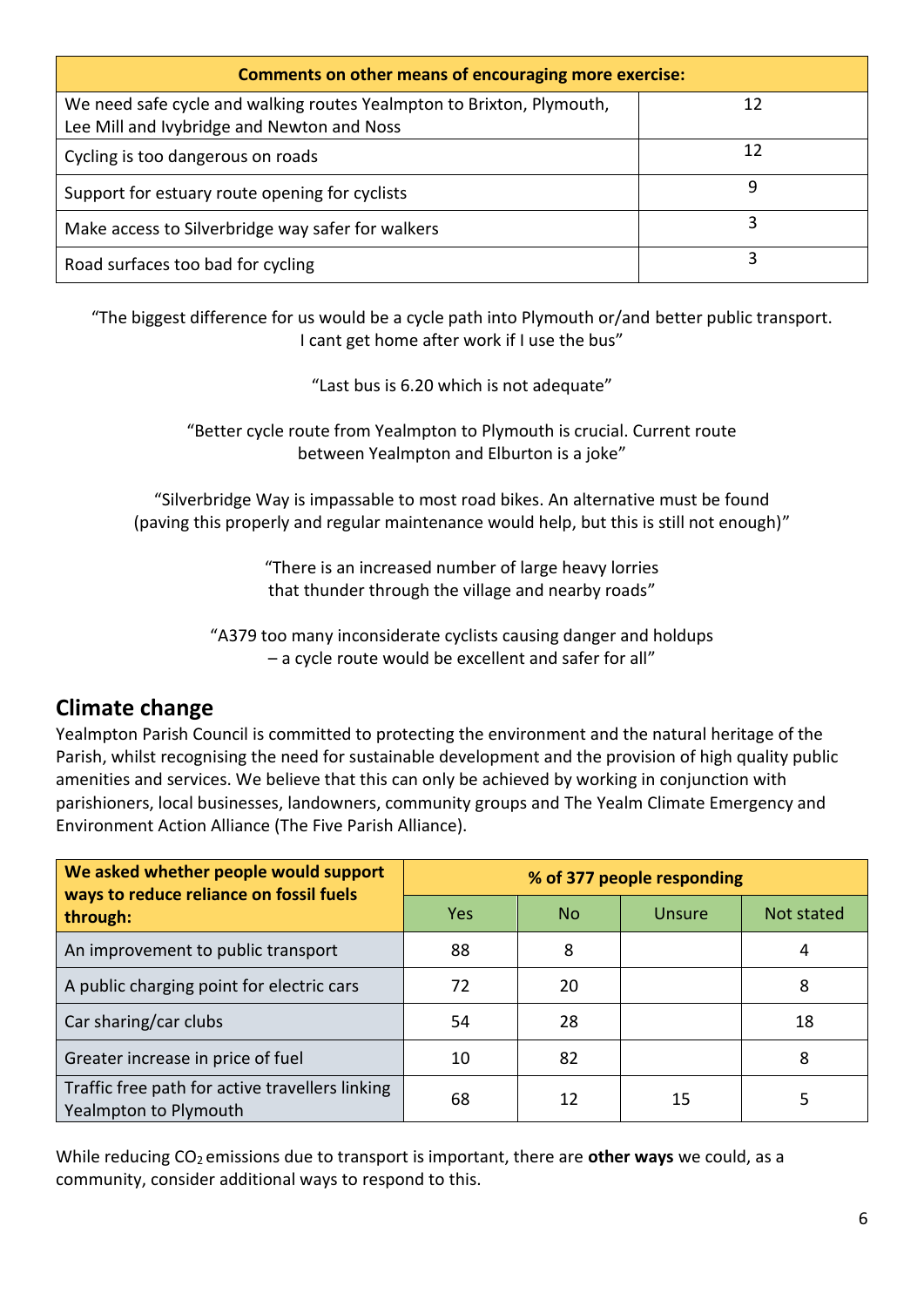| We asked whether people would                                 | % of 377 people responding |           |        |            |
|---------------------------------------------------------------|----------------------------|-----------|--------|------------|
| support:                                                      | Yes                        | <b>No</b> | Unsure | Not stated |
| Educational events on nature and CO <sub>2</sub><br>emissions | 71                         |           | 15     |            |
| An information day on ground and air<br>source heat pumps     | 58                         | 21        | 14     |            |

Most suggestions for ways to minimise climate change related to public transport and carbon neutral heating systems:

> "Not sure of value of information days until the government is clear about implementation/funding of non fossil fuel gas heating"

"Reduce public transport fares and improve cycle path route to Plymouth to reduce commuter car use" "Information to house owners around managing lighting and other energy uses"

# **Biodiversity**

We explained that last year (2021) the Parish Council agreed to allow the grass on some verges to be cut less frequently in the interest of wildlife and biodiversity. In the survey we asked for views on this before the 2022 cutting season.

| We asked for views on biodiversity                                                                                      |            | % of 377 People responding |               |            |  |
|-------------------------------------------------------------------------------------------------------------------------|------------|----------------------------|---------------|------------|--|
|                                                                                                                         | <b>Yes</b> | <b>No</b>                  | <b>Unsure</b> | Not stated |  |
| planting more trees in the parish                                                                                       | 86         | 3                          | 8             | 3          |  |
| reducing the mowing frequency of some grass verges in<br>order to provide a habitat for wildlife and pollination plants | 66         | 21                         | 11            | 2          |  |
| planting more ornamental pollinator-friendly plants and<br>wildflowers                                                  | 86         | 3                          | 7             | 4          |  |
| providing bird/bat boxes                                                                                                | 81         | 6                          | 8             | 5          |  |
| encouraging hedgehog runs by making a small hole in<br>garden fences                                                    | 80         | 7                          | 8             | 4          |  |
| Would you support BeeWild or the Environment Group by<br>volunteering your time?                                        | 27         | 44                         | 17            | 12         |  |

A variety of views were expressed in comments on biodiversity in Yealmpton. In summary:

- Seven were fully supportive of reduced mowing frequency for some verges
- Nine were not supportive of reduced mowing frequency for some verges
- Five believe that rewilding measures within the village are not necessary
- Two expressed concern about impairment of visual splay if grass is left uncut for too long
- Three people expressed a wish for more consultation on rewilding in advance.

'Reducing mowing frequency of grass verges is SO important"

"I prefer to see the village looking tidy"

There was support for provision of bird and bat boxes and other measures to safeguard the bat environment.

"I would attach a bird box to my house"

"Consider reducing lighting where bats are known to live"

Five people suggested that we start a community orchard and six that more trees should be planted in the village.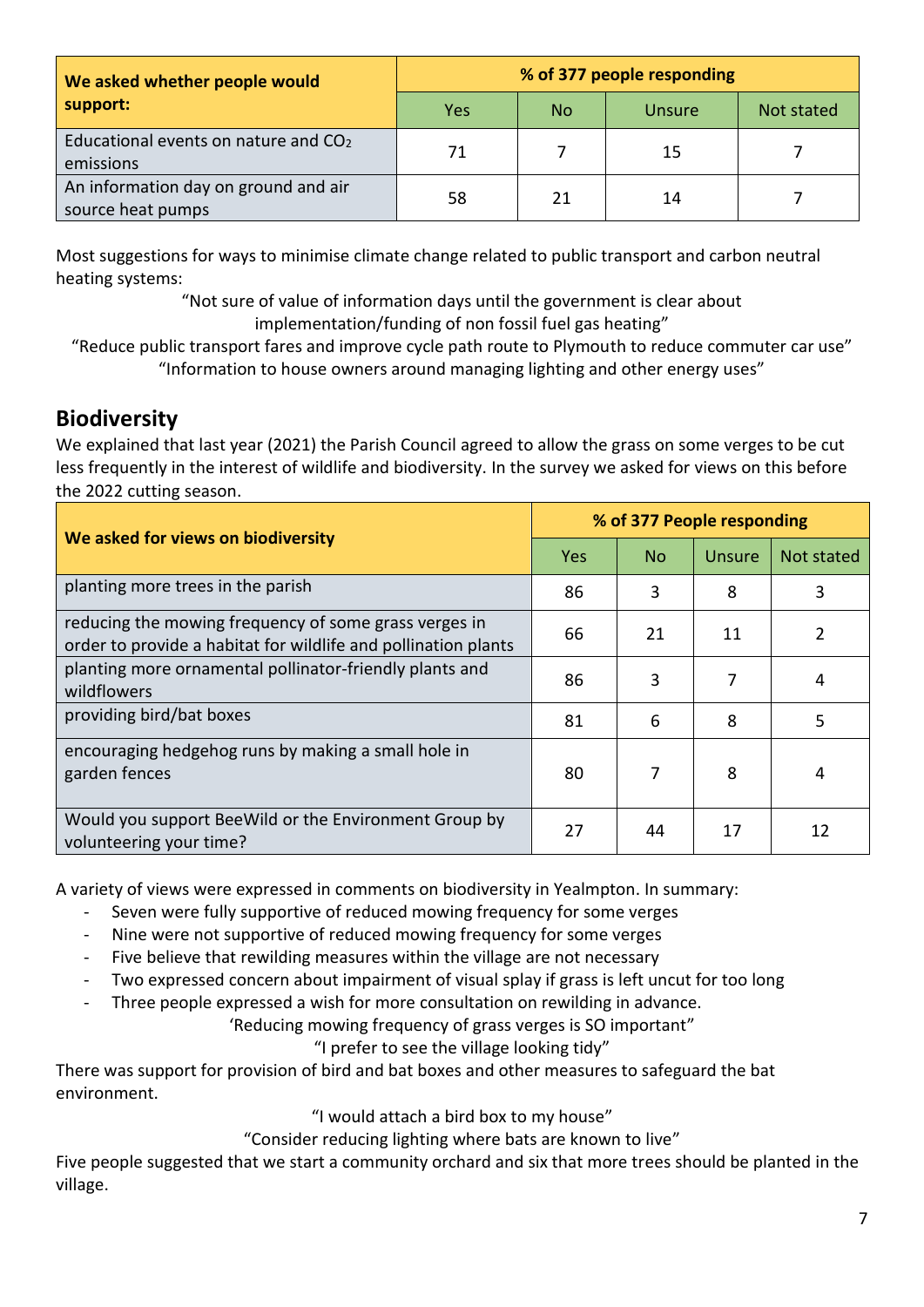# **Sport**

We already have a fair range of sport facilities in the village: the athletics ground, a bowls club, a rifle club, a multi-use games area and an annual village sports day.

|                                                                                          |                | % of 377 People responding |       |            |  |
|------------------------------------------------------------------------------------------|----------------|----------------------------|-------|------------|--|
| We asked for views about the athletics ground                                            | <b>Yes</b>     | No.                        | Maybe | Not stated |  |
| Do you currently use the athletics ground for sport or<br>recreation?                    | 17             | 75                         | 4     | 4          |  |
| Were you aware that you could rent the pavilion? for events<br>such as a birthday party? | 22             | 65                         | 2     | 11         |  |
| Would you give some time to help at the athletics ground                                 |                |                            |       |            |  |
| with:                                                                                    |                |                            |       |            |  |
| Hedge trimming                                                                           | $\overline{2}$ | 78                         | 1     | 19         |  |
| <b>Grass cutting</b>                                                                     | $\mathcal{P}$  | 79                         | 1     | 18         |  |
| Assistance on match days                                                                 | 1              | 79                         | 1     | 19         |  |
| Assistance with sports days / events                                                     | 3              | 76                         | 3     | 18         |  |
| Committee work                                                                           | 1              | 79                         | 1     | 19         |  |
| <b>Fund raising</b>                                                                      | 3              | 75                         | 3     | 19         |  |

There are no paid staff involved with running the athletics ground. Three people have offered to help.

#### *Multi-use games area*

We explained:

- YCA, with the school, manages the multi-use games area (MUGA)
- the Multi-use Games Area (MUGA) is within the Primary School grounds
- it can be booked for a small fee through the Community Association (YCA) for tennis, netball and five a side football.

| We asked for suggestions as to how we could<br>make the MUGA more user friendly: | <b>Number of responses</b> |
|----------------------------------------------------------------------------------|----------------------------|
| change the booking system                                                        | 11                         |
| Start regular teams/clubs for specific sports                                    | 5                          |
| Install floodlights                                                              | 5                          |
| Provide a tennis court (it does!)                                                | 5                          |
| Less restriction on times available                                              | 5                          |
| Make it free to use                                                              | 4                          |

Other comments suggest that there are some maintenance issues, and that mixed use (football, tennis, badminton) does not work for everyone.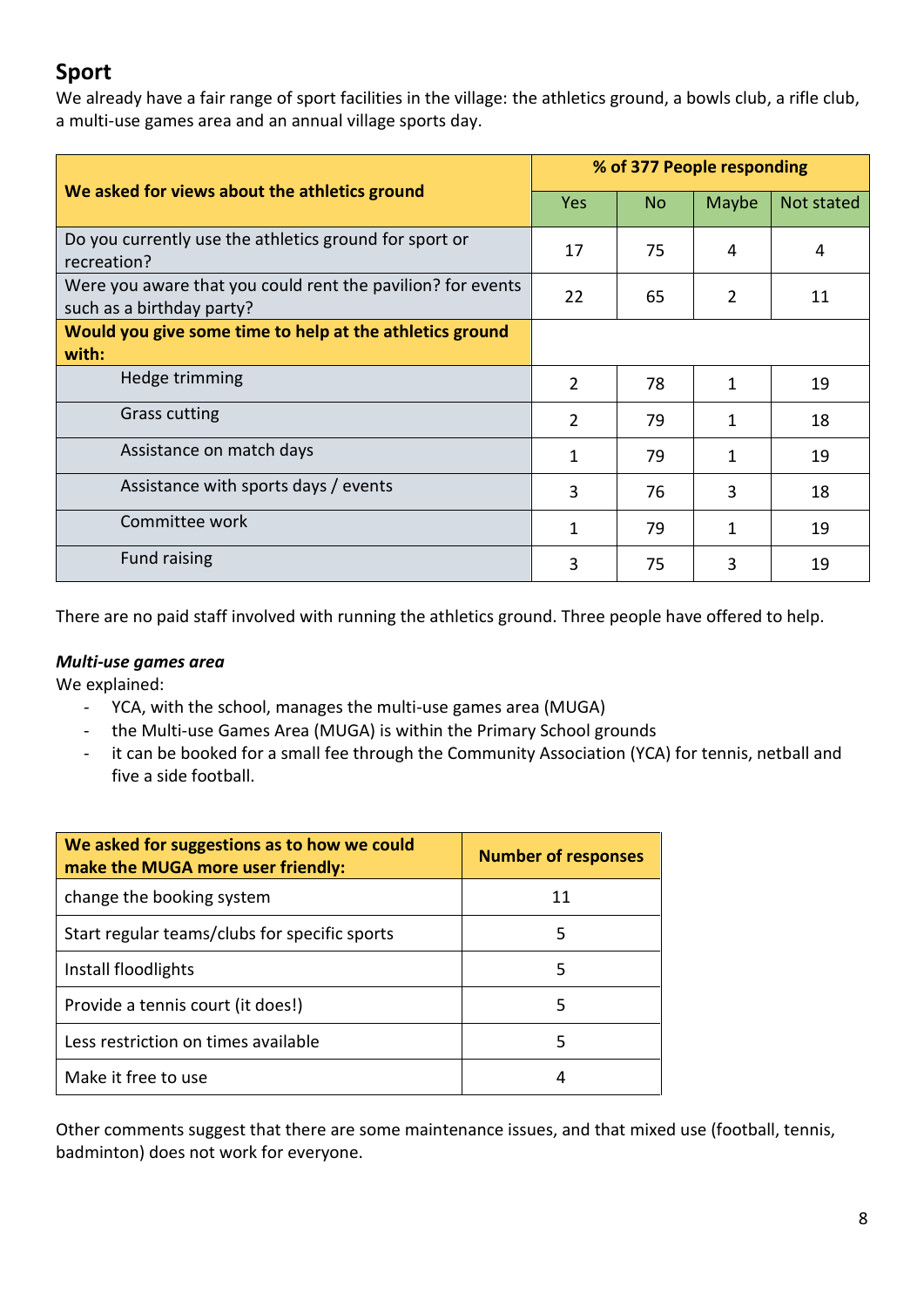#### *Other sports*

We asked whether there are any other sports or events that would interest you? Eight people mentioned tennis, for which a court is already available (MUGA). There were 21 other sports suggested, none of which had more than one vote. It would seem that while people in Yealmpton would like a wider range of sport facilities to be provided, they would prefer them to be free and few are enthusiastic about offering support as volunteers.

# **Activities for young people**

On the survey form we explained that provision of services for young people was outside the Parish Council's direct area of influence. Historically, youth clubs have met in Yealmpton in various sites including the athletic field (old club house and current pavilion), Methodist Church and the lower Parish Room. In the absence of local authority funding, these groups have been run by volunteers in the past.

For a Youth Club to begin again there would need to be adult volunteers to provide support for the running of such a club. Youth clubs provide a safe social space, away from home and school environments, where young people can relax, engage, enjoy themselves and grow. Most offer activities (sport, craft), accompanied trips and some training (e.g. safe practice when babysitting). We asked whether anyone would be interested in assisting in the running of a youth club and three people have come forward. Ten more people said that they think it is important that young people have a youth club in the village. One suggested that the Parish Council contribute to paying for a youth worker and two suggested efforts to offer transport to youth facilities in neighbouring areas.

> "The vast majority of young people who live in the village are lovely, polite, considerate and caring."

## **Yealmpton Community Association**

The Association (YCA) was formed in 1985 to build, maintain and manage the Community Centre in Stray Park. The YCA committee now acts as host for smaller projects of benefit to the people of Yealmpton including Yealmpton Press, Men's Shed, Bee Wild, the Parish Room, multi-use games area (MUGA) and the Community Friendship Project.

| <b>New projects suggested were:</b>                                               |                                      |  |  |  |
|-----------------------------------------------------------------------------------|--------------------------------------|--|--|--|
| Provision of concerts/musical events<br>$\overline{\phantom{a}}$                  | 10                                   |  |  |  |
| Start a film club                                                                 | 8                                    |  |  |  |
| Set up a youth group/ provide events for young people<br>$\overline{\phantom{a}}$ | 7                                    |  |  |  |
| YCA much appreciated                                                              | 5                                    |  |  |  |
| <b>Request for YCA to set up</b>                                                  |                                      |  |  |  |
| new sporting facilities and clubs                                                 | 12 (9 different sports<br>mentioned) |  |  |  |
| a variety of new activities for smaller children                                  |                                      |  |  |  |
| various classes to keep fit                                                       | 4                                    |  |  |  |
| events (carnival, defib training)                                                 | 6                                    |  |  |  |

We asked for comments to help plan for the future.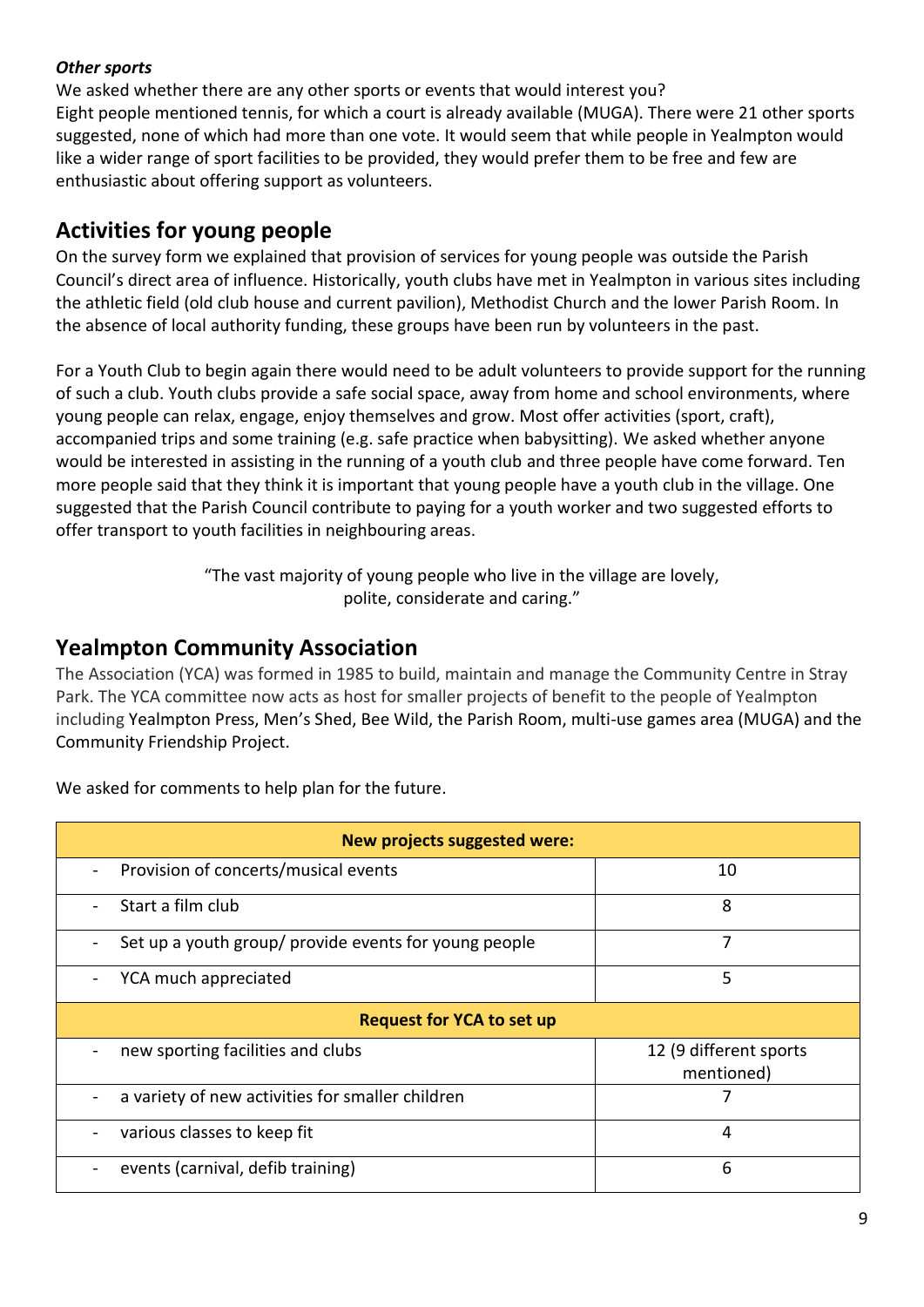| biodiversity activities<br>$\blacksquare$ |  |
|-------------------------------------------|--|
| - additional DIY activities               |  |
| - art and craft club                      |  |
| - lunch/bingo for older people            |  |

There were also individual requests for YCA to set up a food bank collection point, a Scout group, a village WhatsApp group for news and events, a women's group, a French conversation group, a First Aid course, a village quiz team, ballroom dancing and to resurface the boules court in Bakery Square.

In contrast to this list of requests for YCA action, there were only two volunteers offered to help with running YCA. This will limit the ability to respond.

We asked whether people would be willing to pay an annual subscription to the YCA to increase its scope to provide additional village activities.

61 said yes 27 said no 26 said maybe.

## **Housing**

The average house price in South Hams in 2020 was 11.7 times average annual earnings, which is higher than in most parts of UK, so we asked:

|                                                                         | No  | Yes |
|-------------------------------------------------------------------------|-----|-----|
| Is there a member of your household who cannot find affordable housing? | 215 |     |

If responders are representative of the whole of Yealmpton, there may be more than 100 people who cannot find affordable housing at present and more people may have already been forced to move elsewhere.

|               | <b>Rented</b> | Owned | <b>Other</b> |
|---------------|---------------|-------|--------------|
| Is your home: | 1 2<br>⊥ఎ     | 228   |              |

Many people had strong views on housing issues:

| Opposed to second homes                           | 28 |
|---------------------------------------------------|----|
| Support more building of affordable housing       | 25 |
| Opposed to more house building                    | 13 |
| Allocation of affordable housing for local people | 11 |
| Concern about insufficient infrastructure         | 6  |
| Quality/location of any development               | 5  |
| More housing suitable for elderly                 | 5  |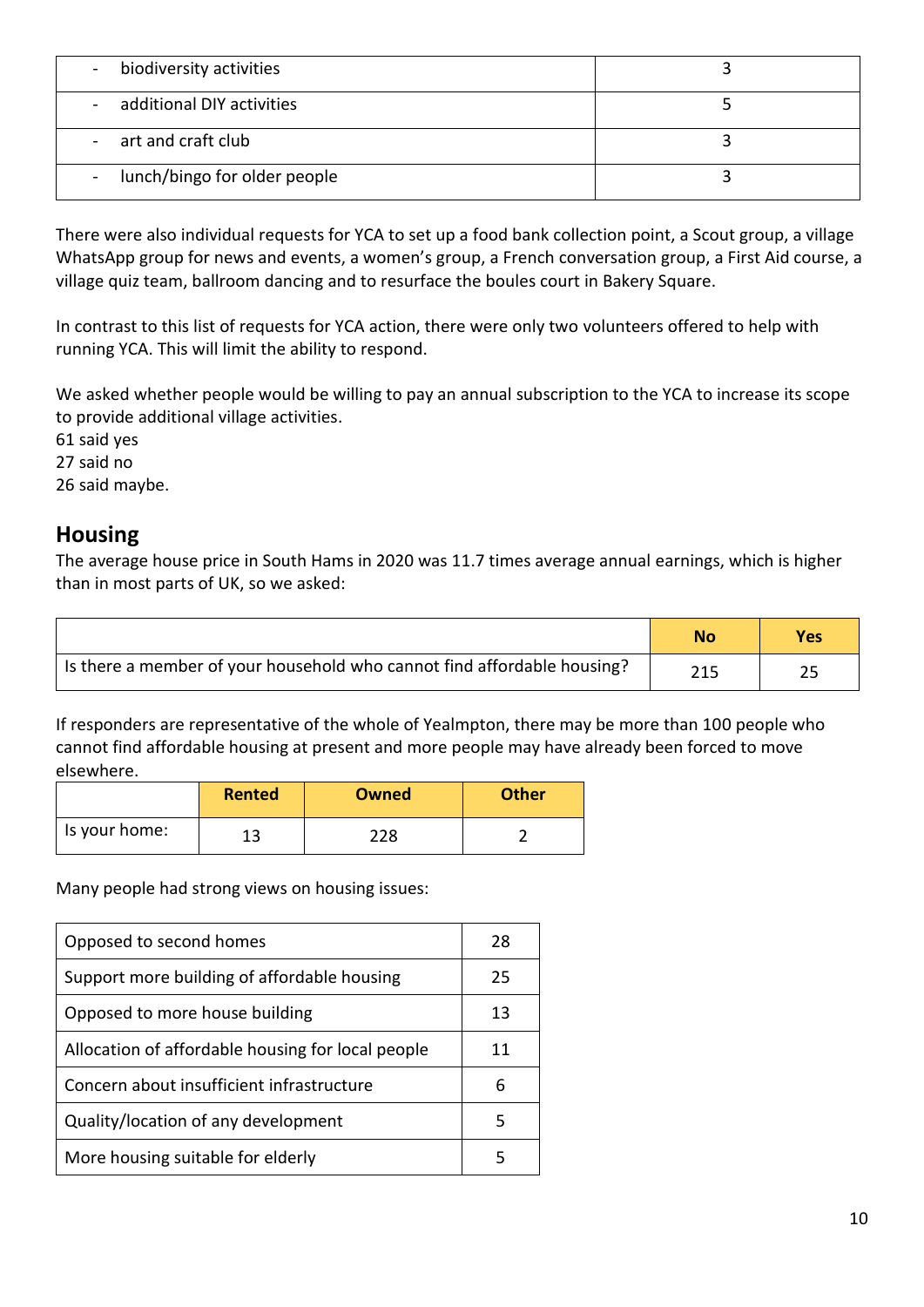| Opposed to Collaton development  |   |
|----------------------------------|---|
| Ban building on greenfield sites |   |
| Air B&B/holiday lets a problem   | 3 |
| More affordable long term rental |   |
| Support Collaton development     |   |

## **Yealm water quality and sewage treatment**

The quality of the water in the River Yealm is sometimes a threat to wildlife and poor for swimming. Working with the Westcountry Rivers Trust, The Yealm Estuary to Moor project is setting up a monitoring system so that we have more detailed information on the sources of pollution (field runoff, animal slurry, sewage outfall). We asked whether people would you like to be trained as a volunteer **citizen scientist** later in 2022 and 45 more people came forward to volunteer and are in the process of being approved as citizen scientists.

"Is the sewage system fit for purpose with increased building in the village"

"Stop SWW dumping sewage into the Yealm on a frequent and regular basis"

## **Police**

Whilst policing is outside the Parish Council's direct area of influence, we asked whether people had specific concerns. There were no positive comments in this section. In fact there were relatively few comments, and many of those included expressions of anger. It may be that many local people now have very low expectations of policing in Yealmpton.

|   | The main subjects of concern were                                                                              | <b>Number of comments</b> |
|---|----------------------------------------------------------------------------------------------------------------|---------------------------|
|   | No Police presence in the village                                                                              | 14                        |
|   | Antisocial behaviour by young people in the village centre, Stray Park, the<br>Athletics Field and Fore Street | 14                        |
|   | Speeding vehicles and no Police action                                                                         | 9                         |
|   | Escooters and motor bikes (not on the road)                                                                    | 5                         |
| - | Presence of drug dealers Torr Hill, bus stop and Bakery Square                                                 | 2                         |
|   | Littering, vandalism and fly tipping                                                                           | 5                         |
|   | Impossibility of contacting the Police/no named officer                                                        | 3                         |
|   | Police not attending reported crimes                                                                           | 2                         |

"Cannot remember seeing a Police presence in the village"

"Visible Police would deter anti-social behaviour"